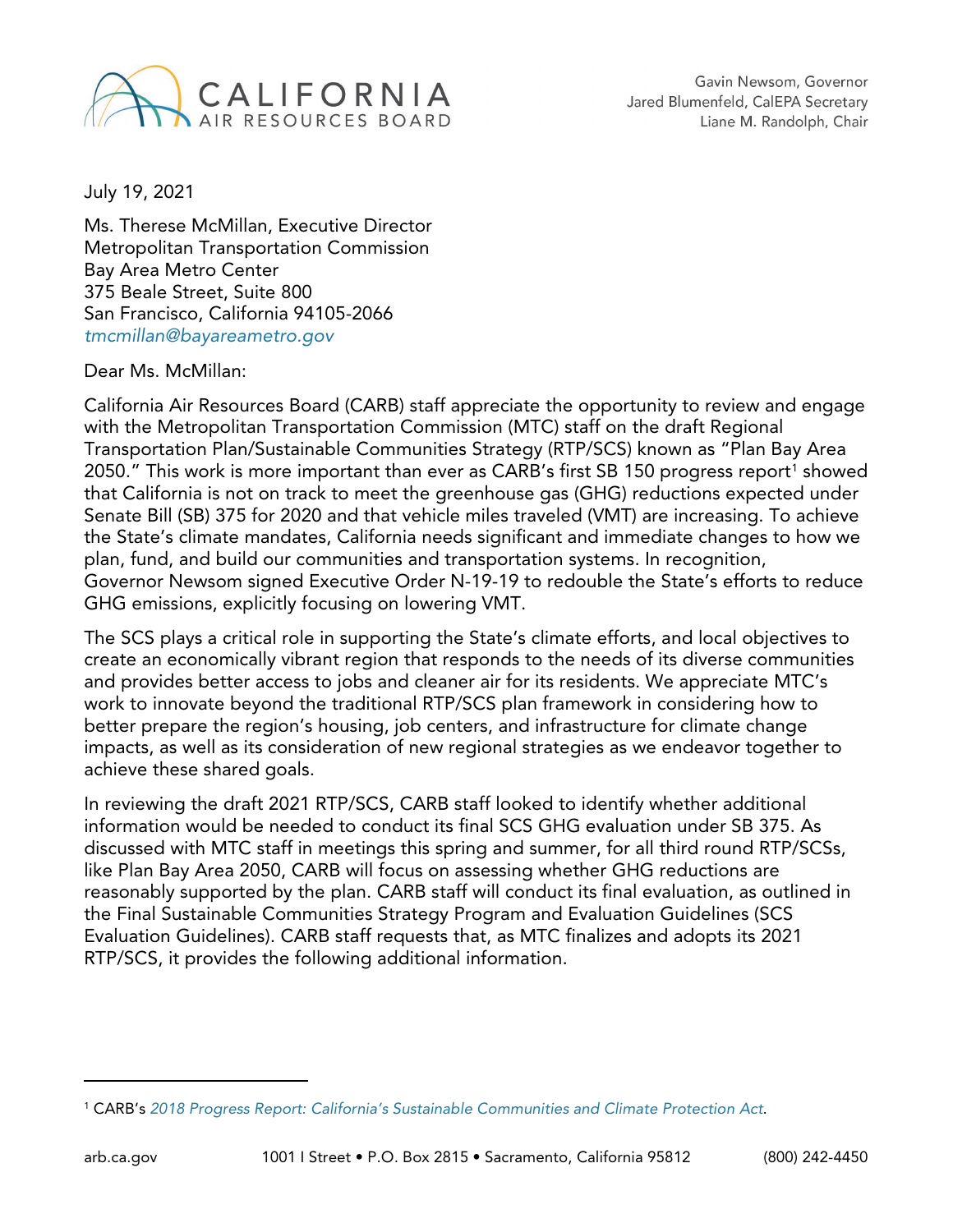Therese McMillan July 19, 2021 Page 2

## 2020 GHG Emission Reduction Target

State law requires CARB to provide 2020 GHG targets and MPOs to develop an SCS that achieves the GHG targets approved by CARB.<sup>[2](#page-1-0)</sup> Given that 2020 is a specific milestone in SB 375, CARB staff expect that MPOs will continue to monitor, and report observed data as it relates to that target in the SCS. As part of the SCS Submittal, CARB will need MTC to demonstrate or quantify how the 2020 GHG target was achieved and maintained. Consistent with the SCS Evaluation Guidelines, MTC could compare available observed data with performance indicators to understand whether the region is moving in a direction consistent with the SCS's planned outcomes to meet the 2020 target. If, based on this evidence, the region is not meeting its 2020 targets, MTC should identify what adjustments and changes the region has prioritized in the SCS to get the region on track to achieve its 2020 target as soon as reasonably practical.

### SCS Strategies to Reduce GHG Emissions

CARB staff request that, as MTC staff work toward finalizing the 2021 RTP/SCS and its SCS submittal, strategies be described in a consistent way across documents, including MTC's Technical Methodology submittal, and that strategies assumed to be credited toward achievement of the SB 375 targets be clearly indicated as such.

In addition, CARB staff requests that MTC provide some additional clarifications on its assumptions regarding the applicable geographic scope, with specific locations if known; implementation timeframes; and measurable actions and investments MTC and its member agencies will undertake to support and track strategy implementation for some of its strategies. This information is critical for CARB staff to assess whether the strategies are likely to be implemented as assumed, and therefore, reasonable for inclusion and credit. Adding this information is especially important for the following highlighted draft strategies:

• Allow a greater mix of housing densities and types in Growth Geographies and Allow greater commercial densities in Growth Geographies: The draft 2021 RTP/SCS outlines major changes to the regional planning context that caused MTC to reexamine the region's approach to land use in the SCS. Prior SCSs were constructed on the premise of the region's growth occurring on under five percent of land, primarily urbanized, in the Bay Area. The culmination of MTC's latest efforts have produced a revised approach to land use, characterized by development and update of four "growth geographies" that overall, reorients the region's growth compared to the 2017 SCS. CARB staff appreciate the information contained in the draft plan describing its recommended priorities for implementation to support this shift, including funding and technical assistance to local jurisdictions for getting necessary planning and zoning in place. To help put these efforts in context, CARB staff request that MTC provide information that summarizes differences between existing housing and commercial density and type assumptions in its key Growth Geographies, compared

<span id="page-1-0"></span><sup>&</sup>lt;sup>2</sup> Senate Bill 375 (Statues of 2008, Chapter 728). Sections 65080(b)(2)(A) and 65080(b)(2)(B).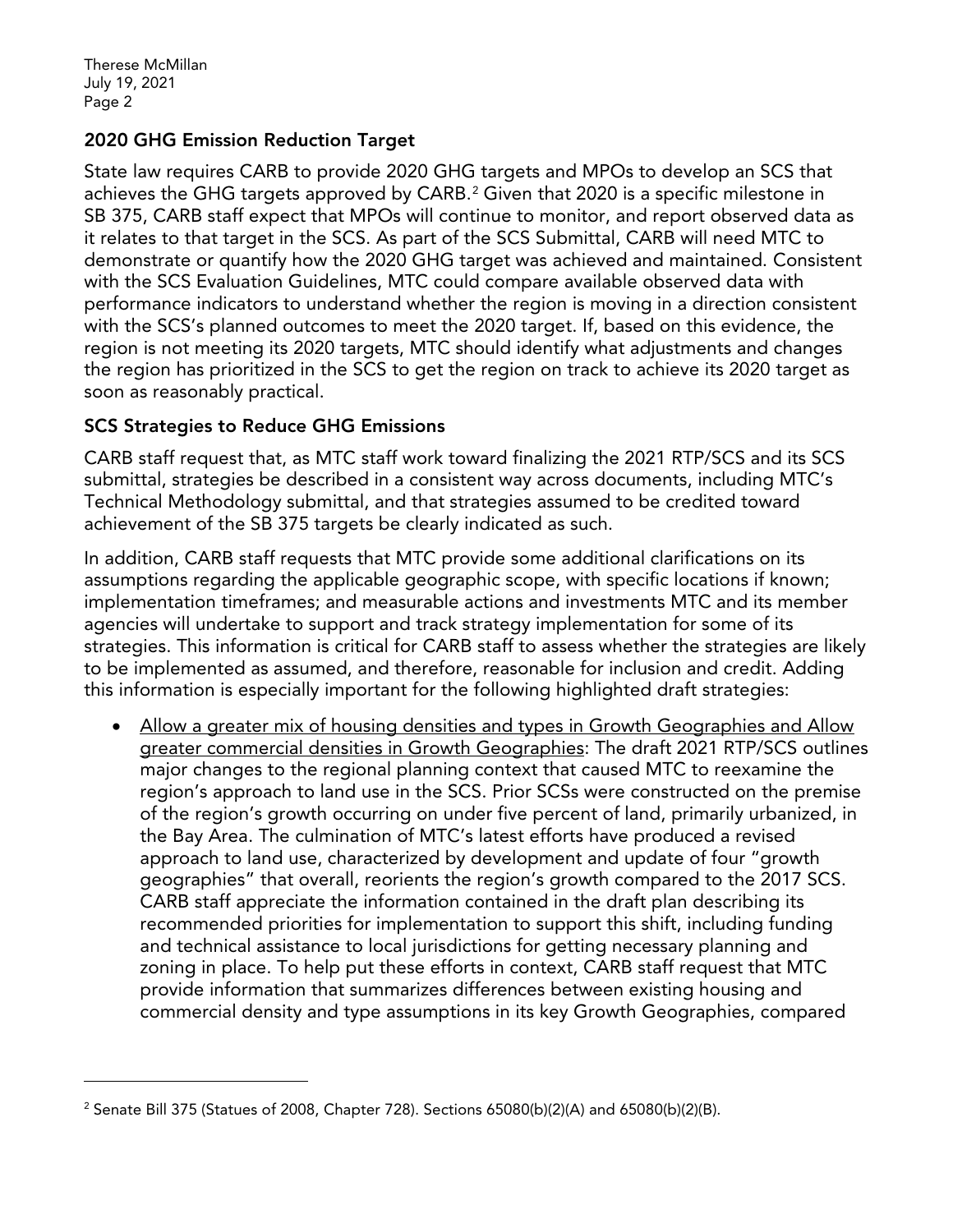Therese McMillan July 19, 2021 Page 3

> to what is currently allowable in local land use plans for the corresponding geographies.

- Per-mile tolling on congested freeways with transit alternatives: Please clarify the expected timeline for operation and expected revenue as it relates to the 2035 target milestone. CARB staff also noticed mention in the draft of an MTC proposal to lead a study to advance the freeway all-lane tolling concept and would like to learn more about this effort and whether it is envisioned as moving into a recommended priority for implementation of that strategy.
- Expand commute trip reduction programs at major employers and Expand transportation demand management (TDM) initiatives: Please provide information to further support the reasonableness of the assumed implementation and impact of these strategies. Specifically, further information on current participation and/or planned actions or investments to support the reasonableness of the expansion assumptions for the Targeted Transportation Alternatives and Carshare elements of these strategies would be helpful. In addition, the cost of changing travel behavior is a key assumption associated with some of these strategies. CARB staff request that MTC provide further region-specific information to support its assumed incentive values for both households and employees that consider the wage and cost of living in the Bay Area.

## Strategy Funding and Revenues

CARB staff appreciate MTC's inclusion of a Draft Implementation Plan and Implementation Briefs in Draft Plan Bay Area 2050, which viewed together make helpful connections between the plan's strategies and recommended priority implementation steps, including strategy funding. Of the strategies MTC intends to meet the region's GHG reduction targets, CARB staff is encouraged to see that many of the strategies have existing funding structures. In addition to this information, it would be helpful to receive further clarification on the amount of funding resources currently committed to these efforts and anticipated to be available between now and 2035 for implementation of:

- H3: Allow a greater mix of housing densities and type in Growth Geographies
- H5: Integrate affordable housing into all major housing projects
- H6: Transform aging malls and office parks into neighborhoods
- H8: Accelerate reuse of public and community-owned land for mixed-income housing and essential services
- EC4: Allow greater commercial densities in Growth Geographies
- EN4: Maintain urban growth boundaries
- EN7: Expand commute trip reduction programs at major employers

Furthermore, the draft plan identifies an overall gap between existing and needed revenues to support SCS strategies. Specifically, MTC states: "Given the gap between existing and needed revenues, new funding sources will be essential to advancing Plan Bay Area 2050's strategies. While the specific sources of new revenue have yet to be determined, there are a